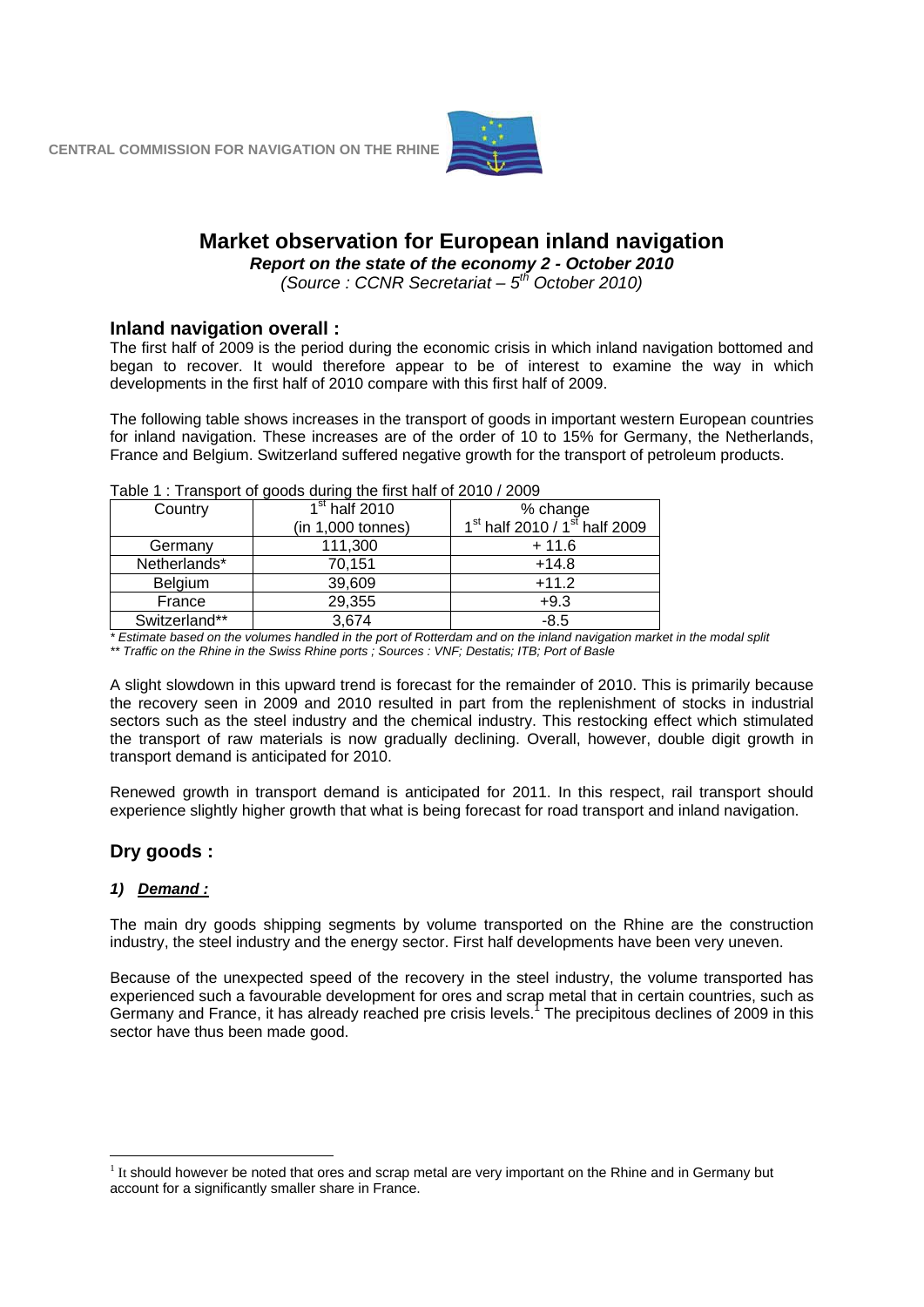| Country      | 1st half 2010<br>(in 1,000 tonnes) | % change % % % % % change 1st half 2010 / 1st half 2009 |
|--------------|------------------------------------|---------------------------------------------------------|
| Germany      | 17.500                             | $+62.9$                                                 |
| Belgium      | 1.522                              | $+6.4$                                                  |
| France       | 1.425                              | $+81.8$                                                 |
| Switzerland* |                                    | +24                                                     |

Table 2 : Transport of ores and scrap metal on navigable waterways

*\* Transport on the Rhine in the port of Basle ; Sources : VNF; Destatis; ITB; Port of Basle*

Solid fuels also benefited from the recovery in the steel industry and the increase in energy production, in the latter case as a result of the increase in industrial activity.

#### Table 3 : Solid fuels transportation on navigable waterways

| Country      | 1st half 2010     | % change % % % % % change 1 <sup>st</sup> half 2010 / 1 <sup>st</sup> half 2009 |  |
|--------------|-------------------|---------------------------------------------------------------------------------|--|
|              | (in 1,000 tonnes) |                                                                                 |  |
| Germany      | 17.700            | $+26.3$                                                                         |  |
| Belgium      | 3,383             | $+8.6$                                                                          |  |
| France       | 2,376             | $+27.6$                                                                         |  |
| Switzerland* | 66                | -14                                                                             |  |

 *\* Transport on the Rhine in the port of Basle ; Sources : VNF; Destatis; ITB; Port of Basle* 

Aggregates, clay and building materials, on the other hand, posted a slight fall, mainly as a result of an especially harsh winter, which acted as a brake on building industry activity during the early months of the year.

Table 4 : Transport of aggregates, clay and building materials

| Country      | 1st half 2010     | % change                                              |  |
|--------------|-------------------|-------------------------------------------------------|--|
|              | (in 1,000 tonnes) | 1 <sup>st</sup> half 2010 / 1 <sup>st</sup> half 2009 |  |
| Germany      | 20,300            | -6                                                    |  |
| France       | 10.768            | -27                                                   |  |
| Belgium      | 8.631             | +7.6                                                  |  |
| Switzerland* | 255               |                                                       |  |

 *\* Transport on the Rhine in the port of Basle ; Sources : VNF; Destatis; ITB; Port of Basle* 

The forecasts for the steel industry suggest on balance that strong growth will be sustained until next year. However, the speed of development will naturally decline from a ceiling that will be reached during 2011. In all, however, growth in 2011 will be sufficient to overcome fully the crisis in the steel production sector no later than this year.

The aggregates, clay and building materials sector, which is the main sector by volume both in France and Germany, is stagnating.

The container sector is continuing to improve. First half growth of 8.5% was posted in France, this growth reaching 21.4% in Germany.

The overall result for dry goods shipping is that the pre crisis level will be regained next year, at least in France and Germany.

Despite a recovery in demand in the industrial sectors of greatest importance for inland navigation, freight rates have remained depressed for dry goods.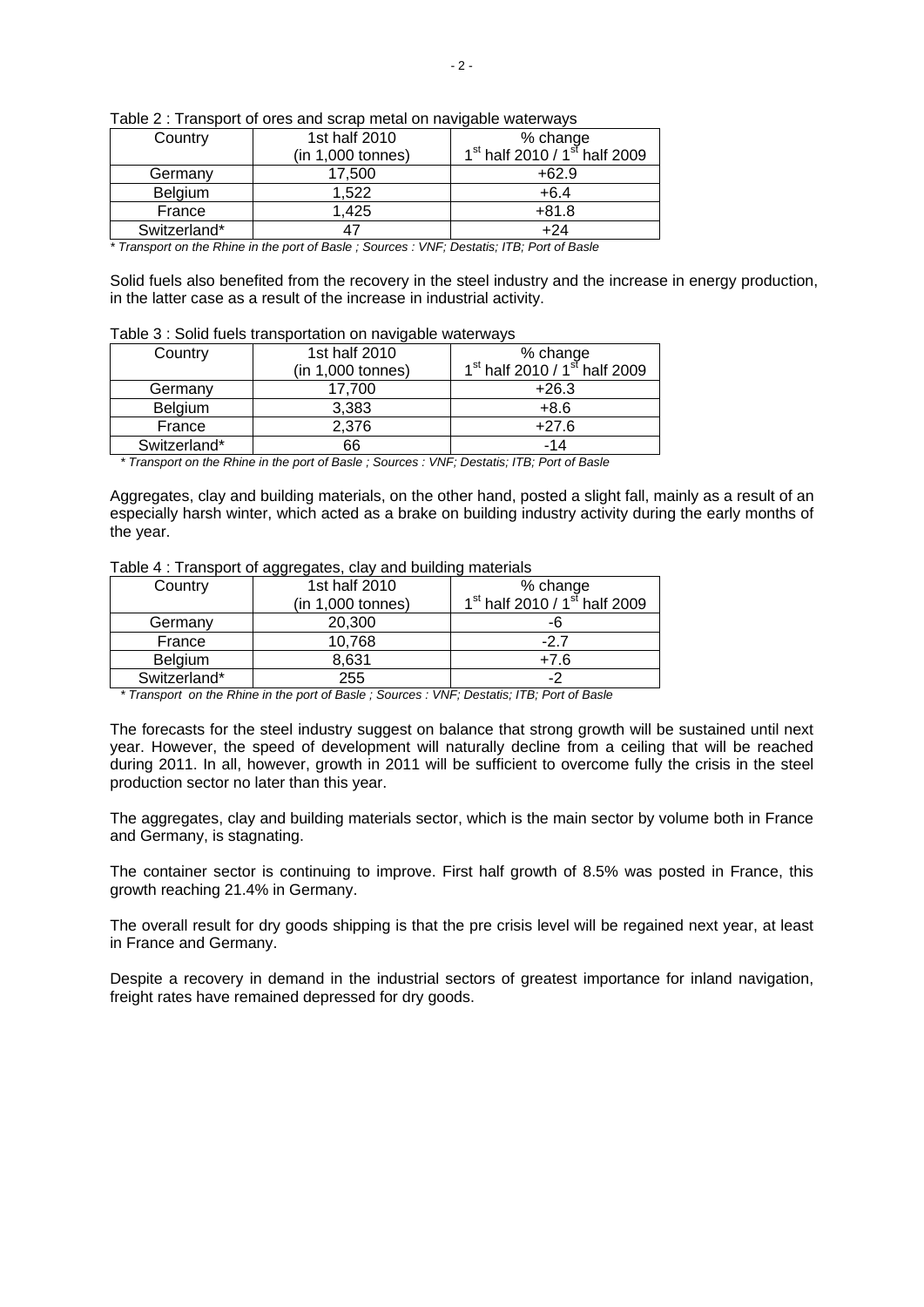## *2) Supply :*

In dry goods shipping, the number of ships newly commissioned since the beginning of 2010 has fallen sharply compared with the year before.

Accordingly, between the beginning of the year and the end of September, only 14 motor freighters (43,000 t capacity) and 6 pusher barges (13,300 t capacity) were commissioned. In the same period in 2009, 52 new motor freighters and 11 new pusher barges were commissioned. It seems that no new ships have been ordered since the crisis began, such that few new ships can be expected to enter the market between now and the end of the year.

#### *Conclusion :*

The increase in transport demand seen since the second half of 2009 has continued in 2010 as well, and faster than some had predicted. The situation in which companies find themselves however remains difficult, freight rates not having yet increased on the same scale as demand. Moreover, large vessels (>3,000 t) and pushed convoys are not always operated at full capacity. This situation also has a knock-on effect on the smaller vessels.

## **Tanker shipping :**

### *1) Demand :*

#### Petroleum products segment :

After a 2009 during which transport demand exhibited a decline in transport volumes, demand increased only briefly in the winter of 2010, helped by the weather conditions. An approximately 9% first half fall compared with 2009 was observed in Germany. The high price of petroleum products continues to act as a brake on consumer demand for fuel oil.

However, demand is expected to pick up during the second half of 2010, it not being possible to keep stocks at a low level indefinitely, especially as winter approaches.

#### Chemical sector :

The recovery in the chemicals sector continues after having bottomed in 2009. In Germany the pre crisis level was almost regained towards the middle of 2010.

Based on forecasts for these two sectors, it seems as if for tanker shipping 2010 will be characterised by stagnation or weak growth, the positive effects in the chemical sector having been dampened by a declining petroleum products sector.

During the first half of 2010, tanker navigation freight rates remained at a low level, which is typical for the time of year.

## *2) Supply :*

During the first 9 months of 2010, 34 new tankers were commissioned, namely a capacity of approximately 101,000 t, whereas 49 units were commissioned during the first 9 months of 2009. It seems therefore that fleet restructuring is continuing.

\*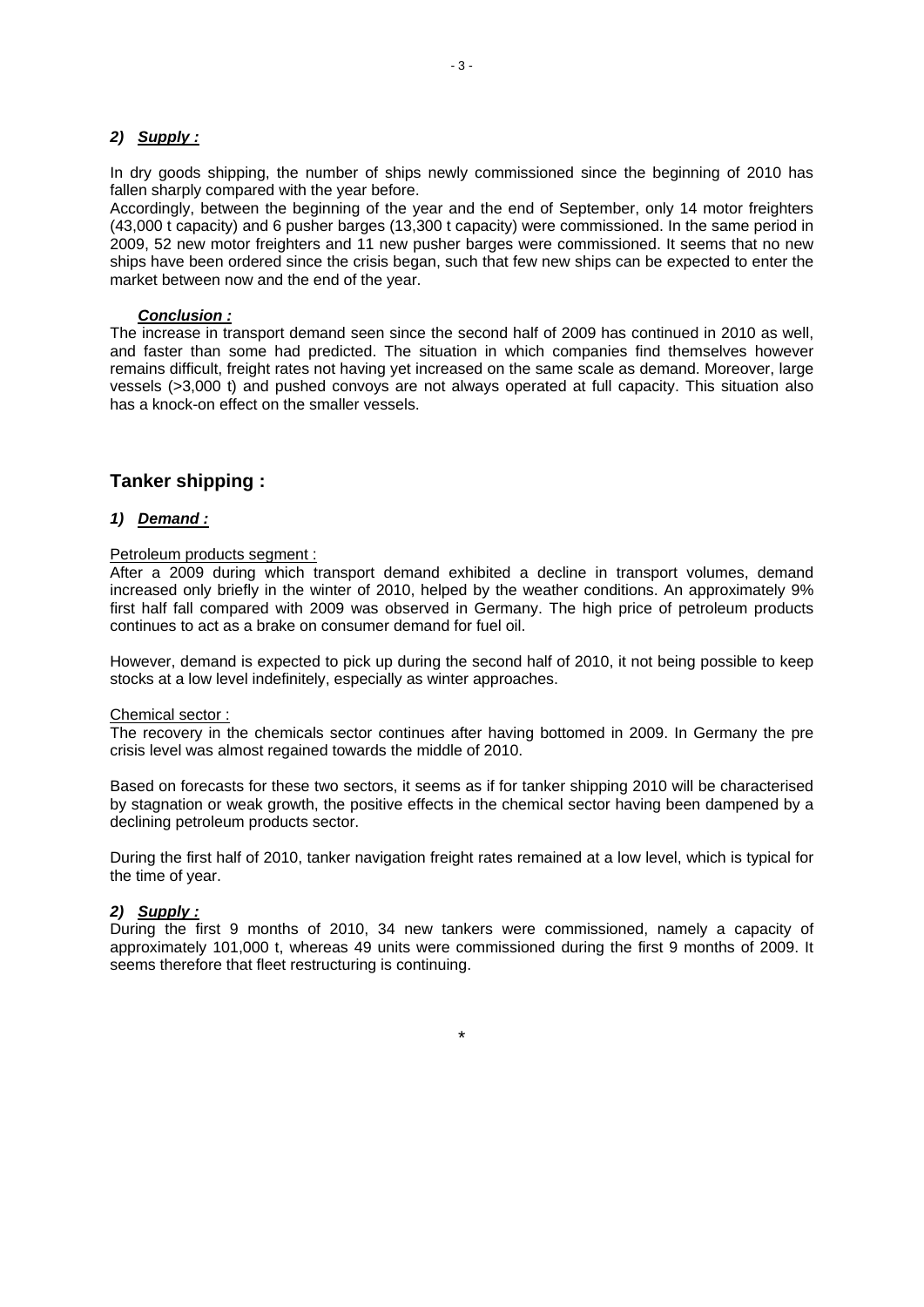

Figure 1 : Transport demand for dry goods shipping in Germany, with trend line\*

*Source : Destatis. \* up to and including June 2010*

Figure 2 : Transport demand for tanker shipping in Germany, with trend line\*

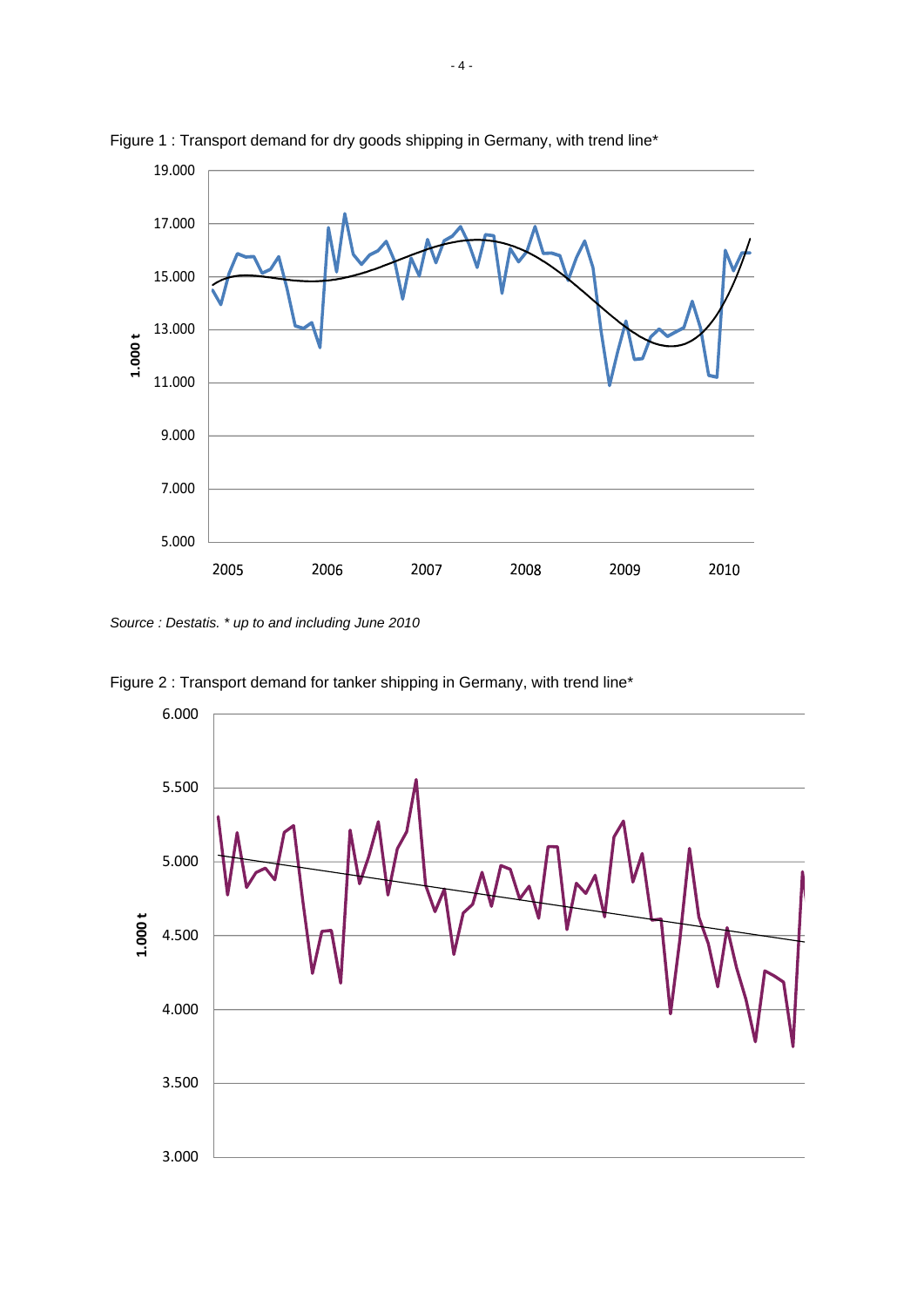

Figure 3 : Transport services in Germany

*Source : Destatis*